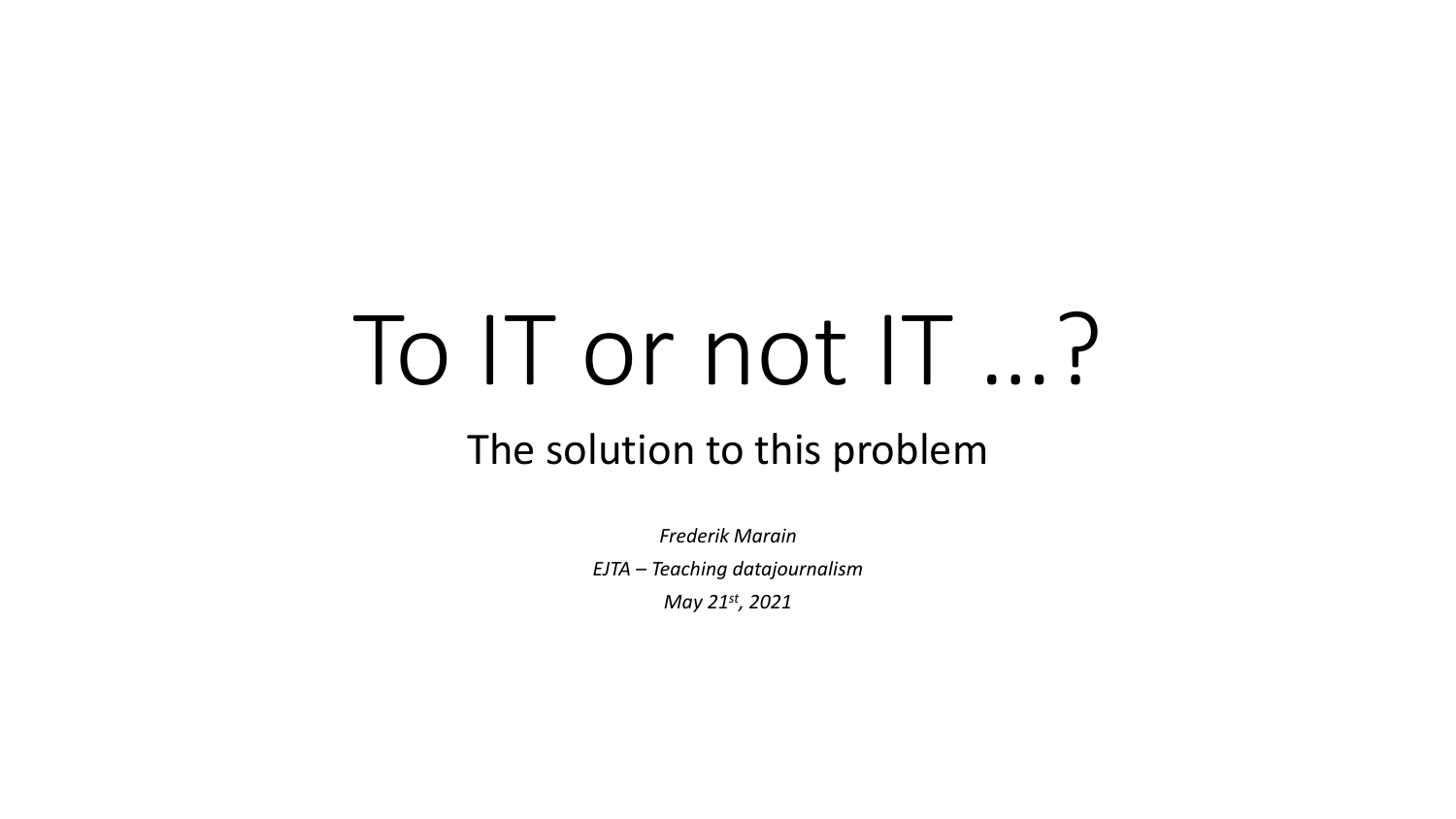#### Teaching Data Journalism - a framework

Requires coding / in-depth technical knowledge



Work in Progress, 2021-05-12

Proposed by Alexandra Stark.

Inspired by the Data Journalism Handbook.

Improved with help/feedback from Brigitte Alfter, Sandra Foresti, Helena Löfving, Barnaby Skinner, Daniela van Geenen, Elvira van Noort, Xavier Ramon Vegas, Andreas Veglis.

Feedback / ideas are more than welcome: alexandra.stark@maz.ch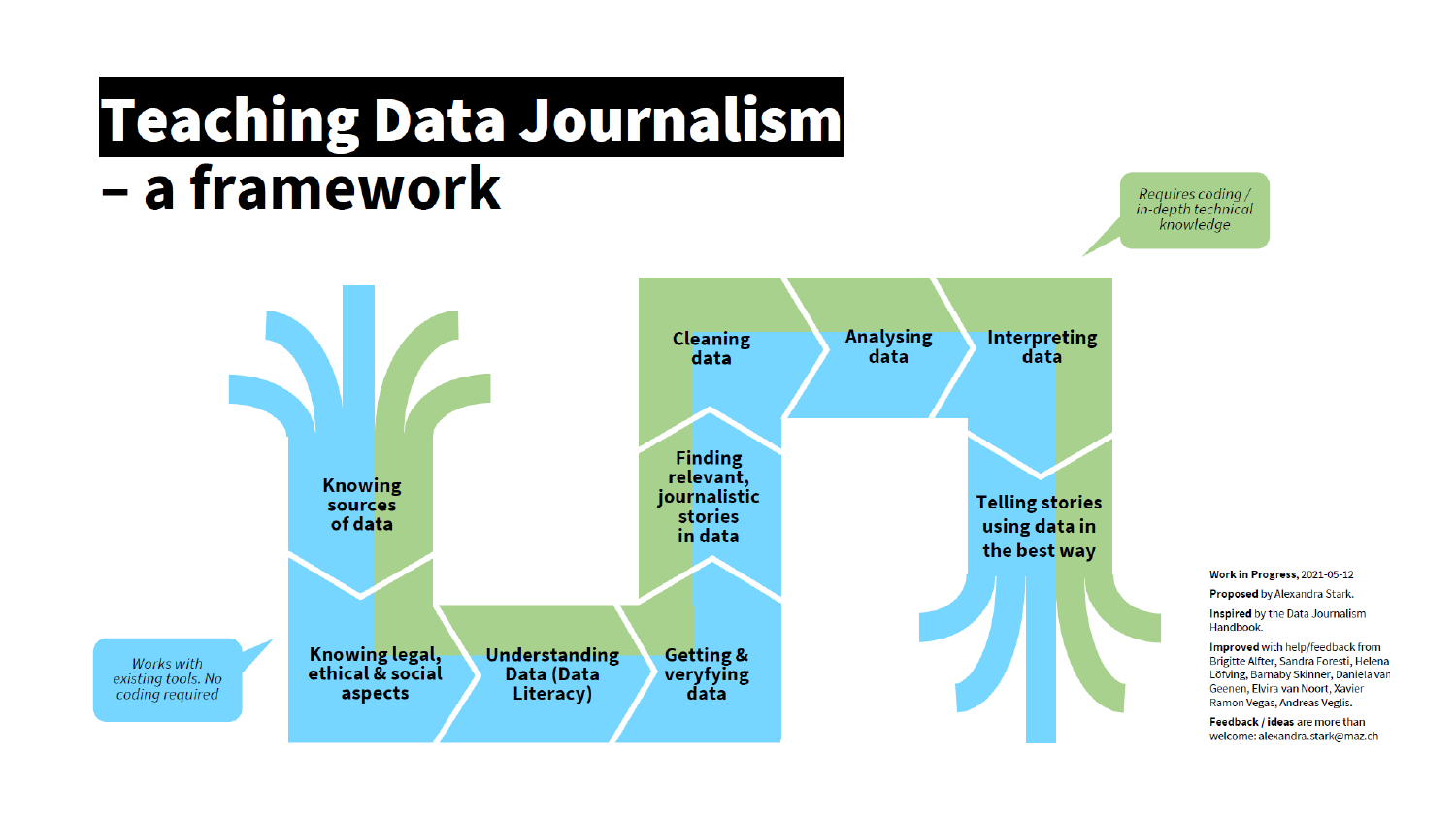#### Eternal question in Data Journalism:

How (IT) technical?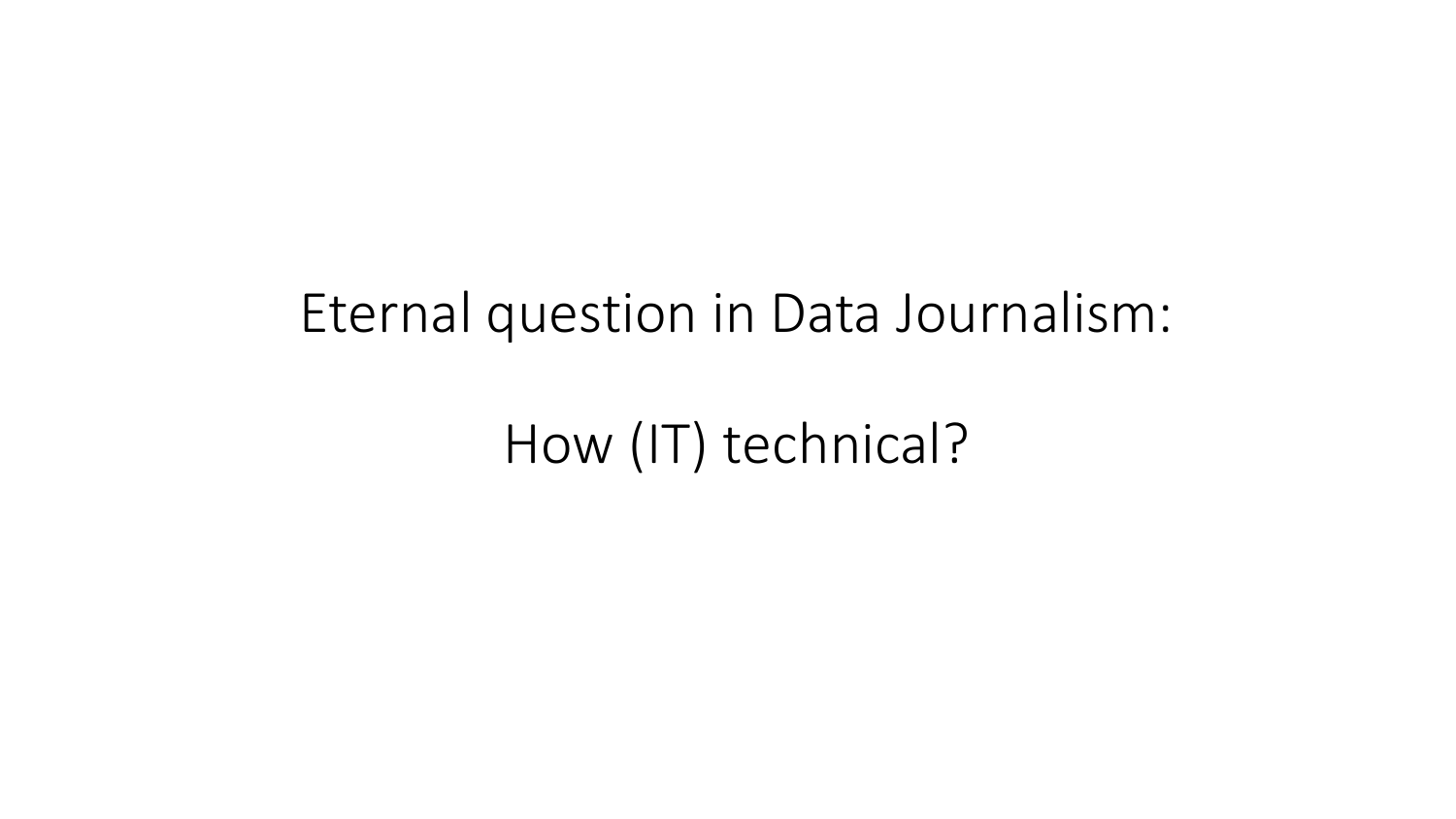### How (IT) technical? Problems

Students' interest and starting skills

Teachers' interest and starting skills

Focus should be on the story

It's simply too much …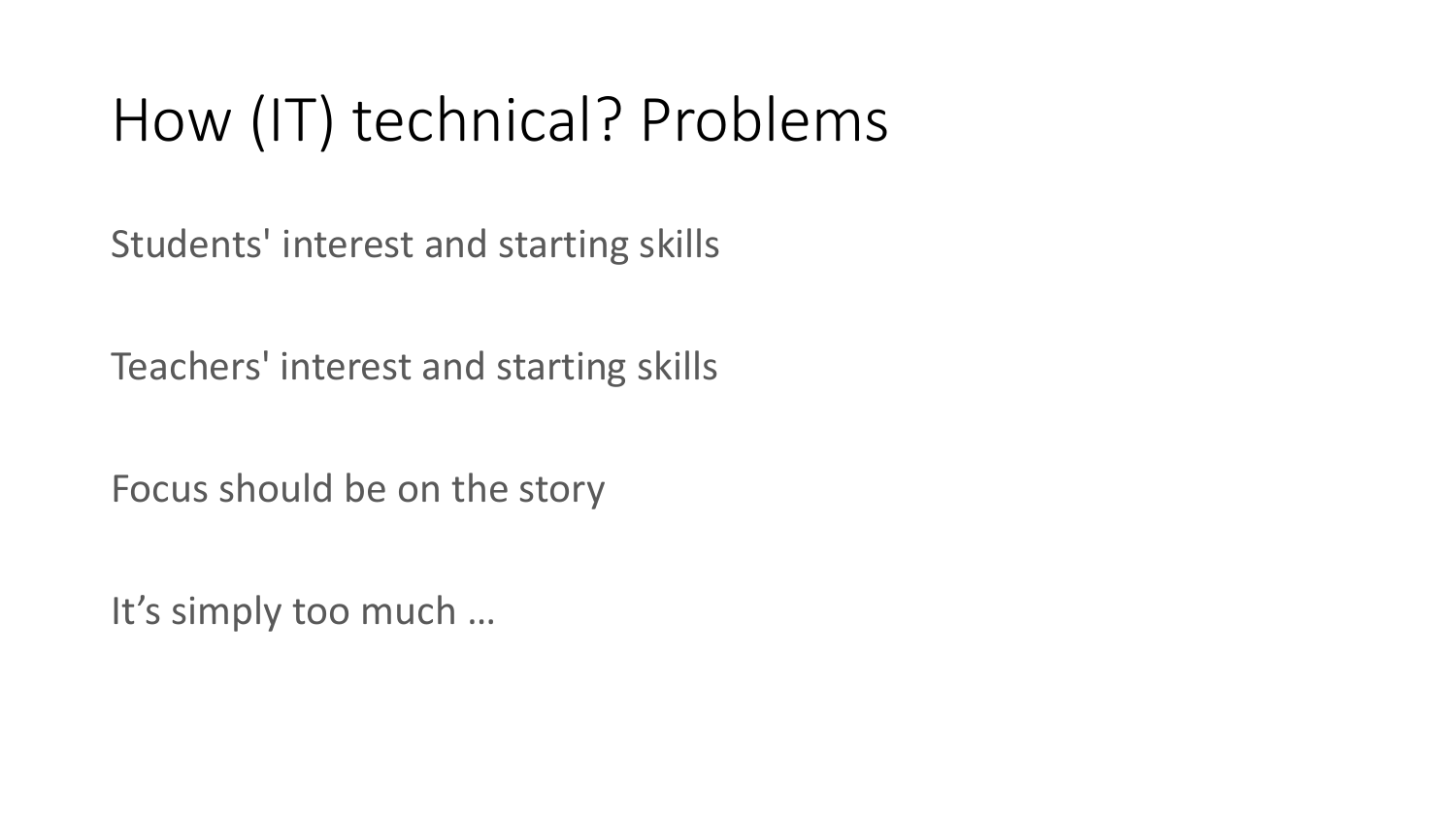

#### Focus on IT-skills? Focus on story?

We will always fall between the cracks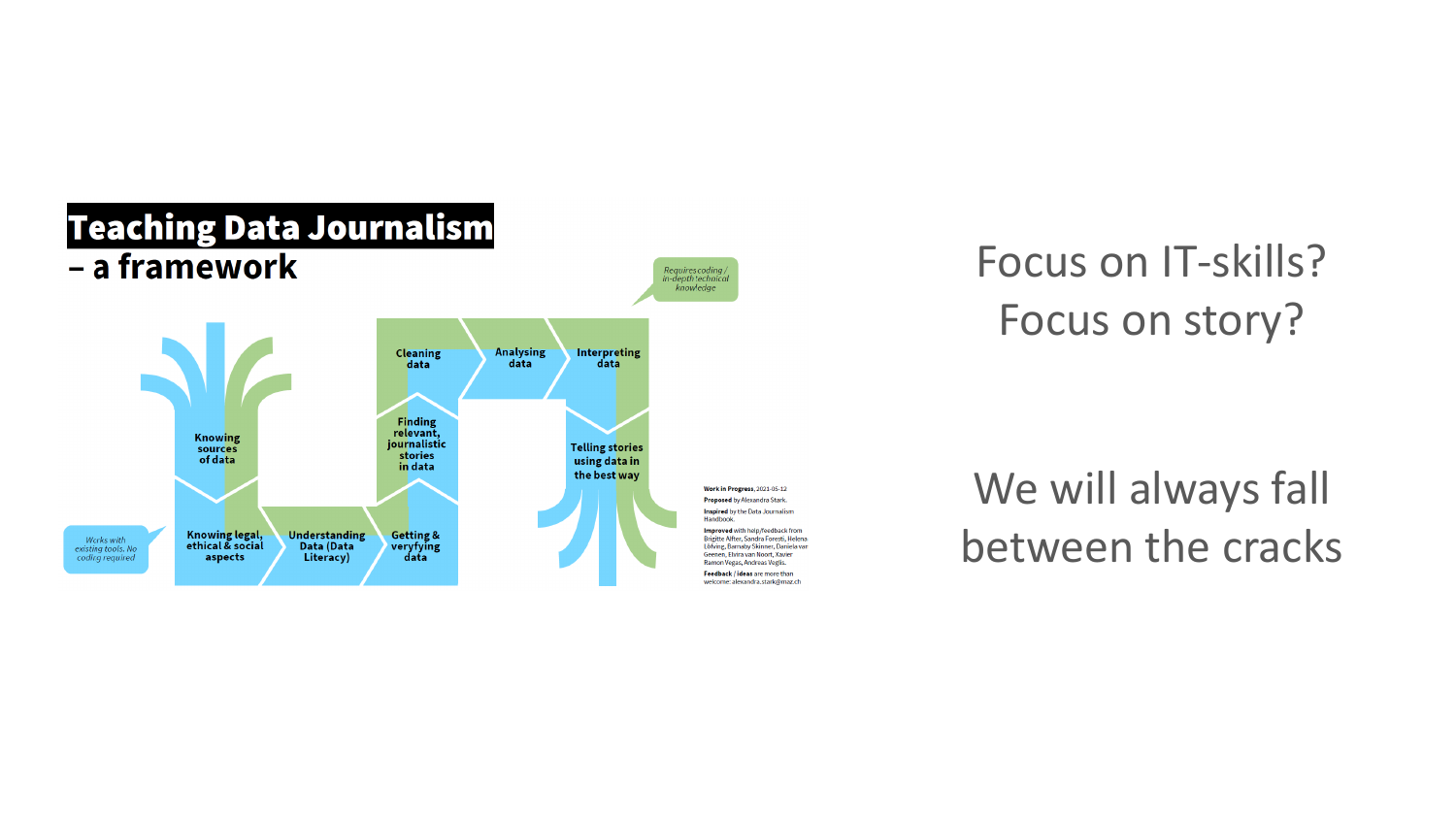*Isn't there a way to solve these problems?*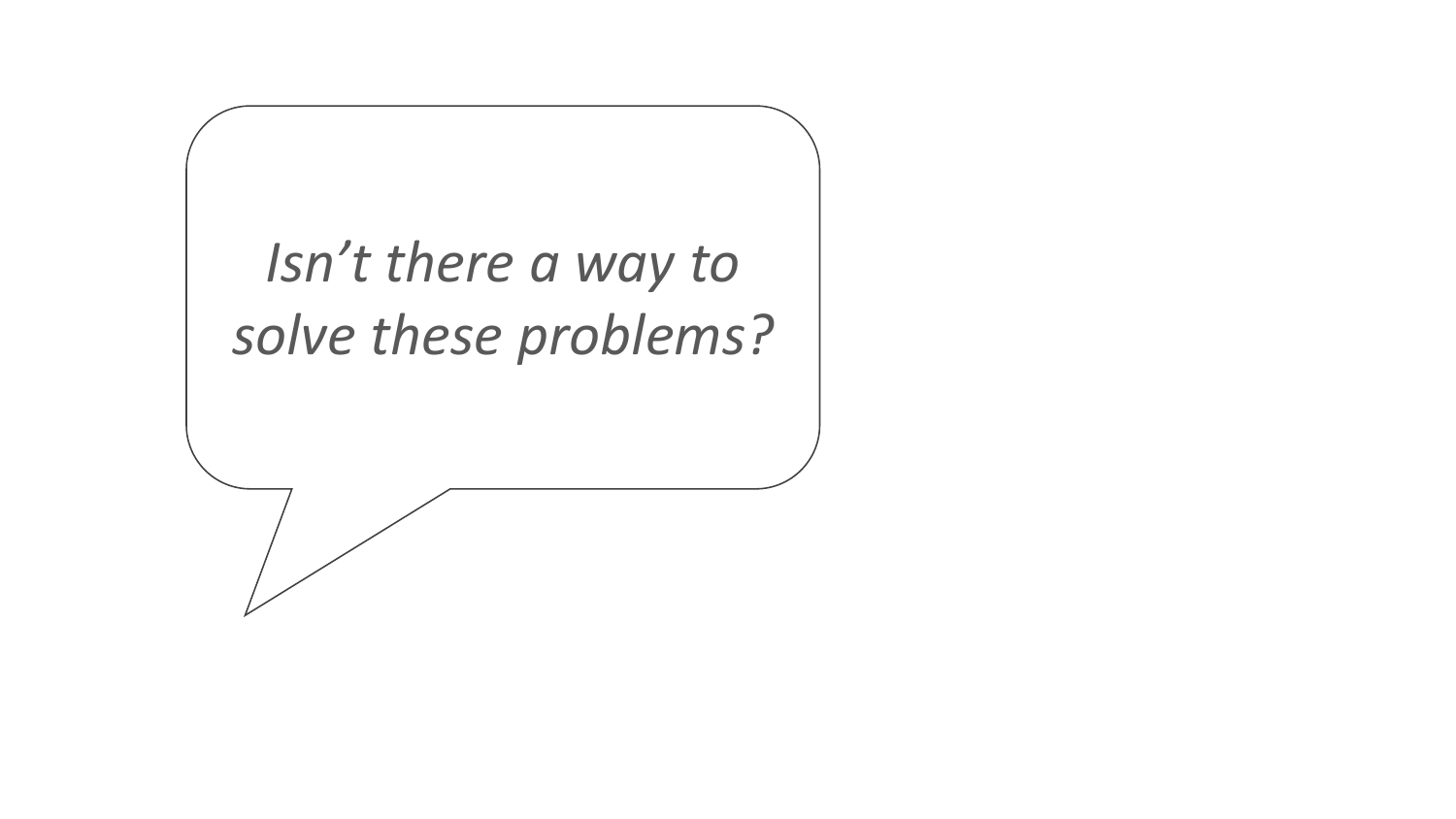#### What if …

We could find a way to let our students focus on the story

While making available all the technical knowledge and skills needed to do the (scraping, analysis, database connections for live data, data visualization, ...)

So that: the learning and the end-product are massively enhanced and improved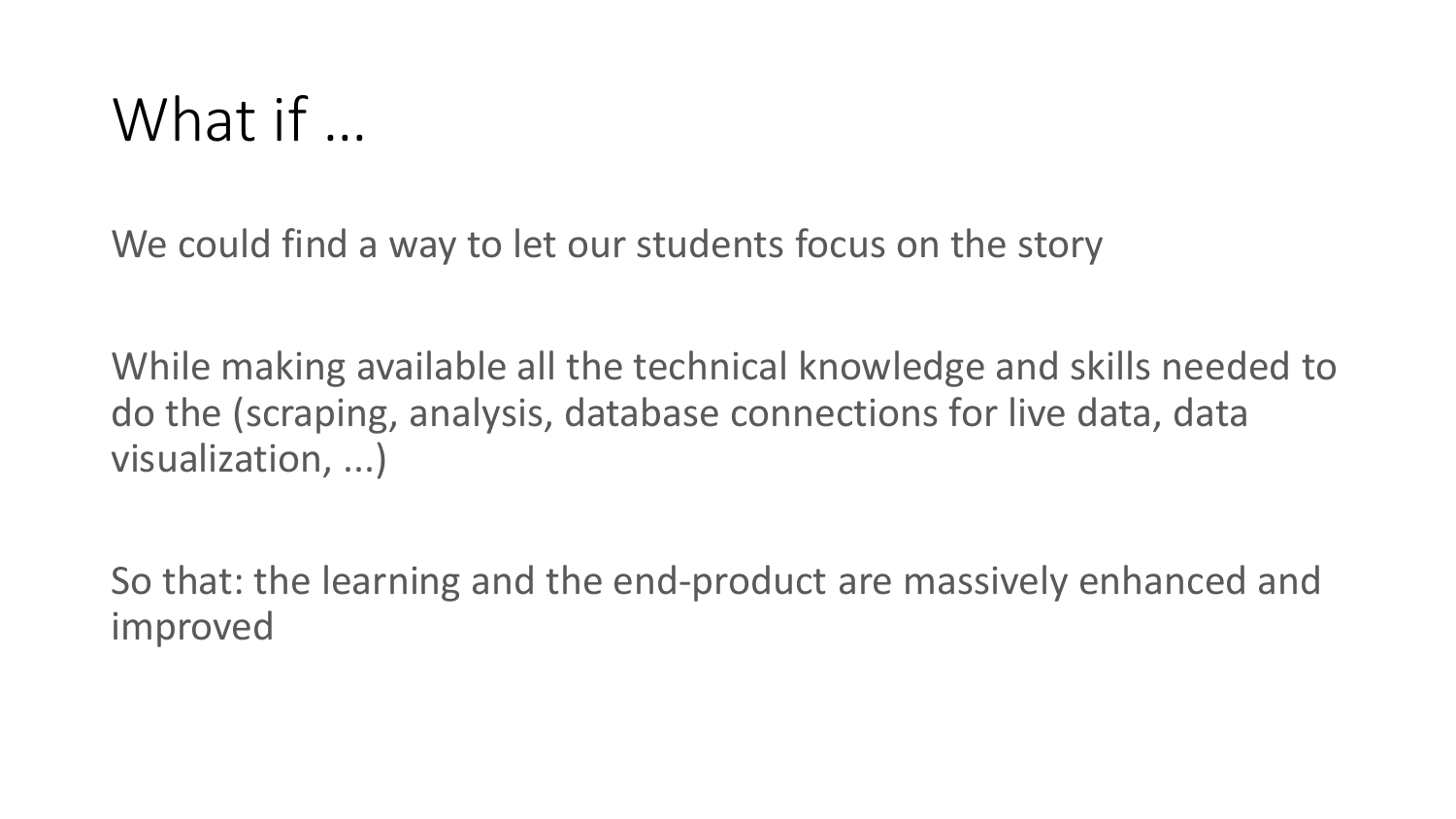#### And ...

We realise our hidden agenda: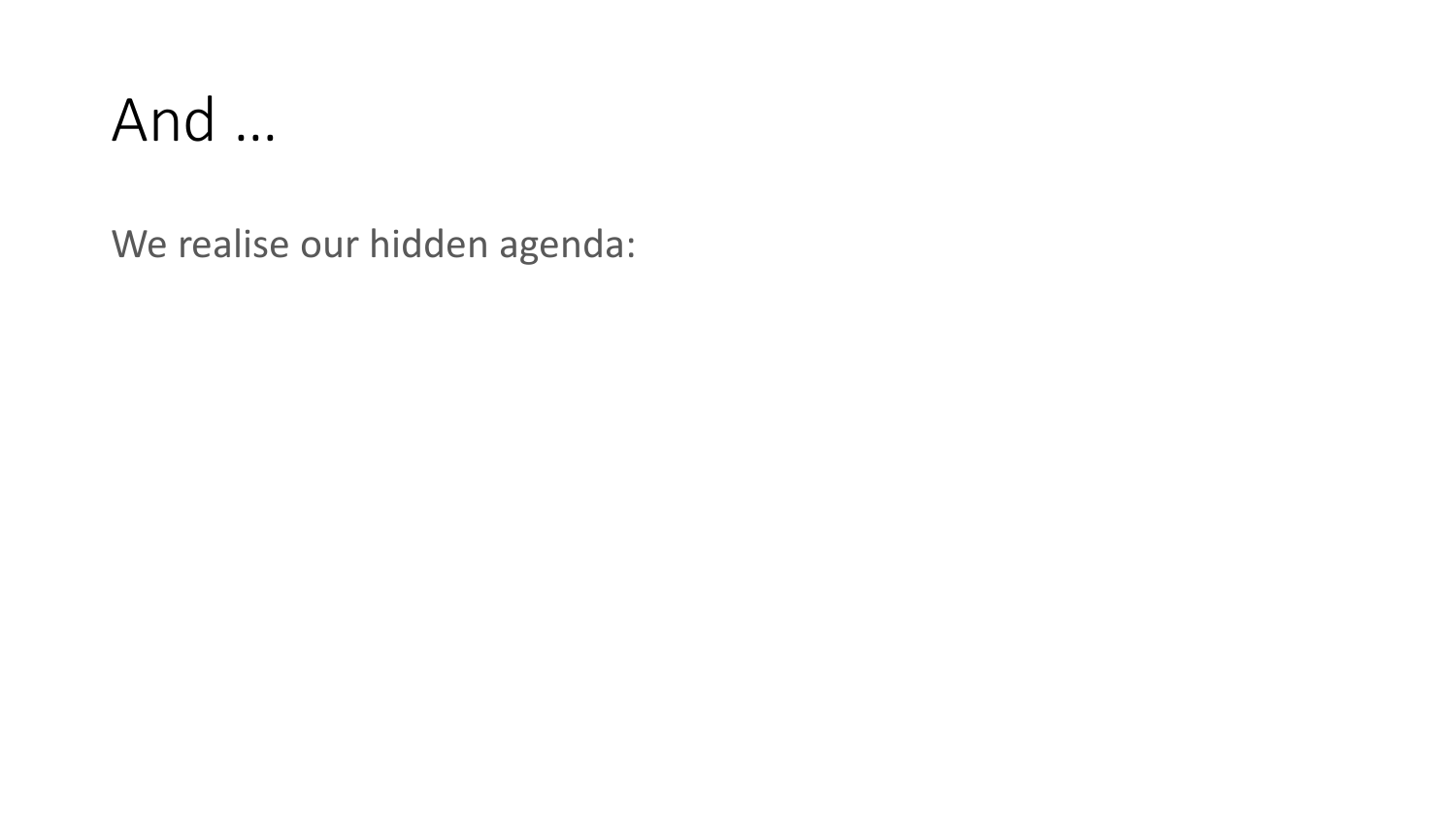#### And …

We realise our hidden agenda:

*Let journalists take the lead again*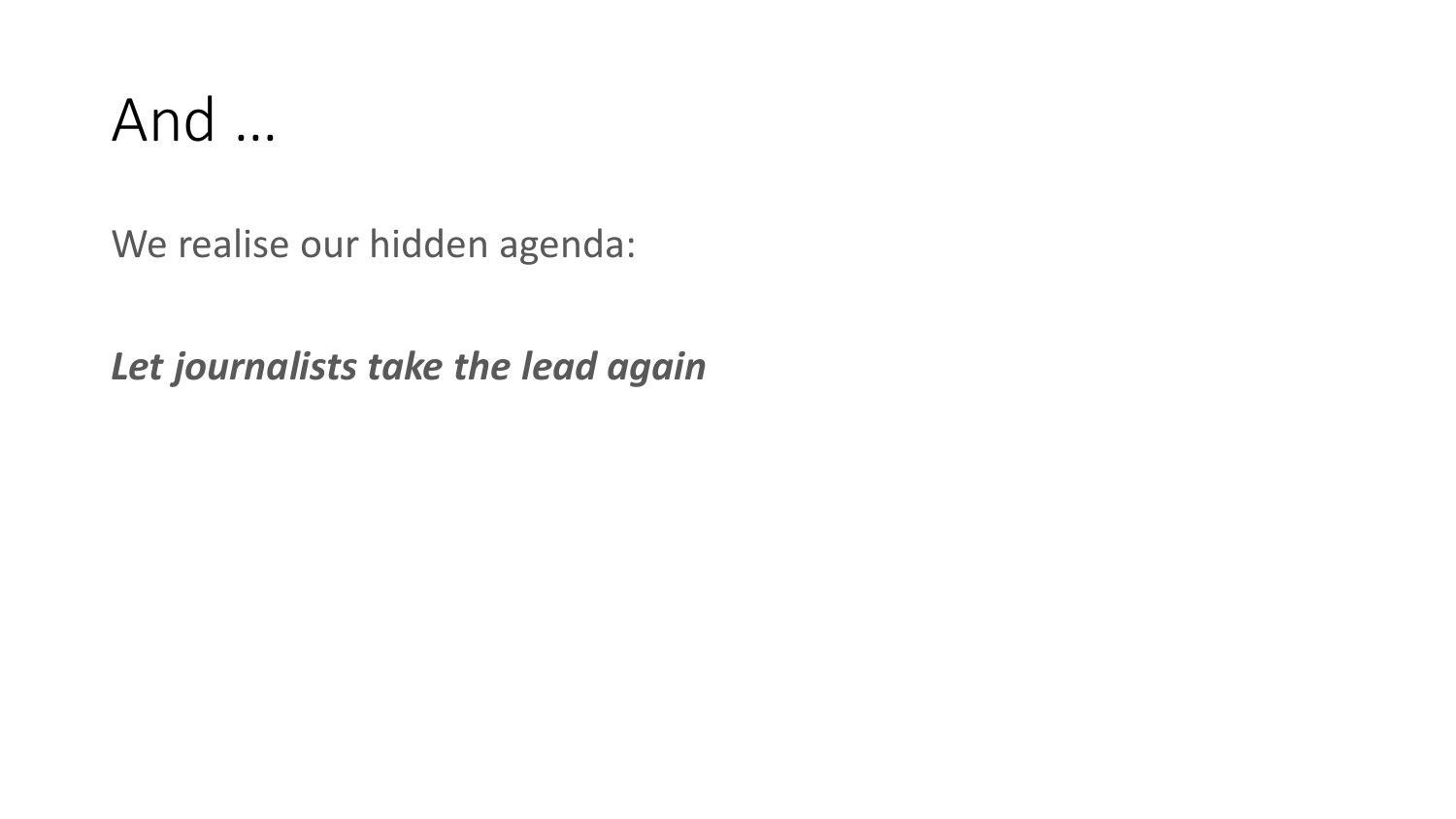*Now where to find this technical knowledge and skills …?*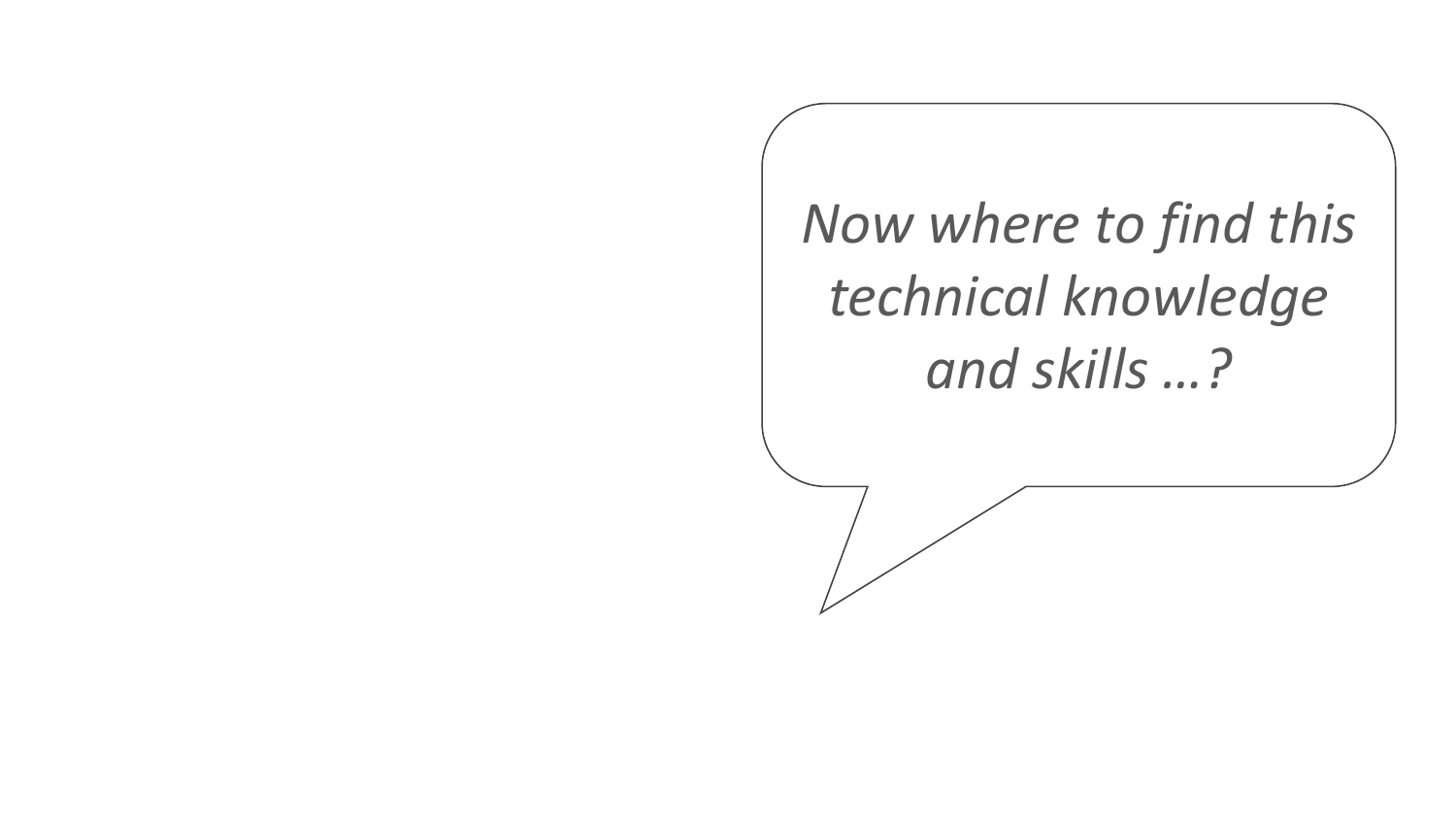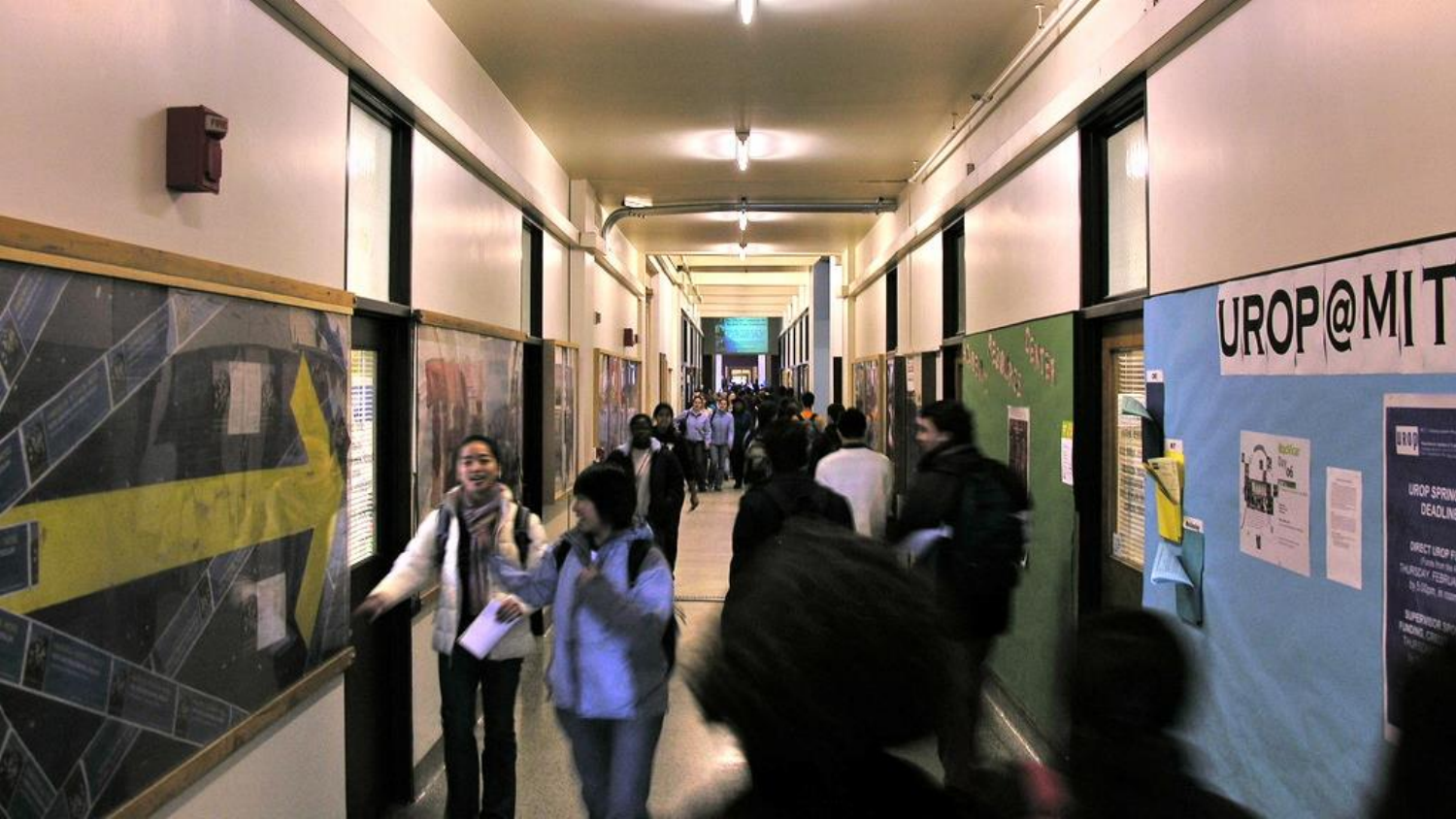## Interdisciplinary teaching:

Columbus' egg for solving the "How technical" problem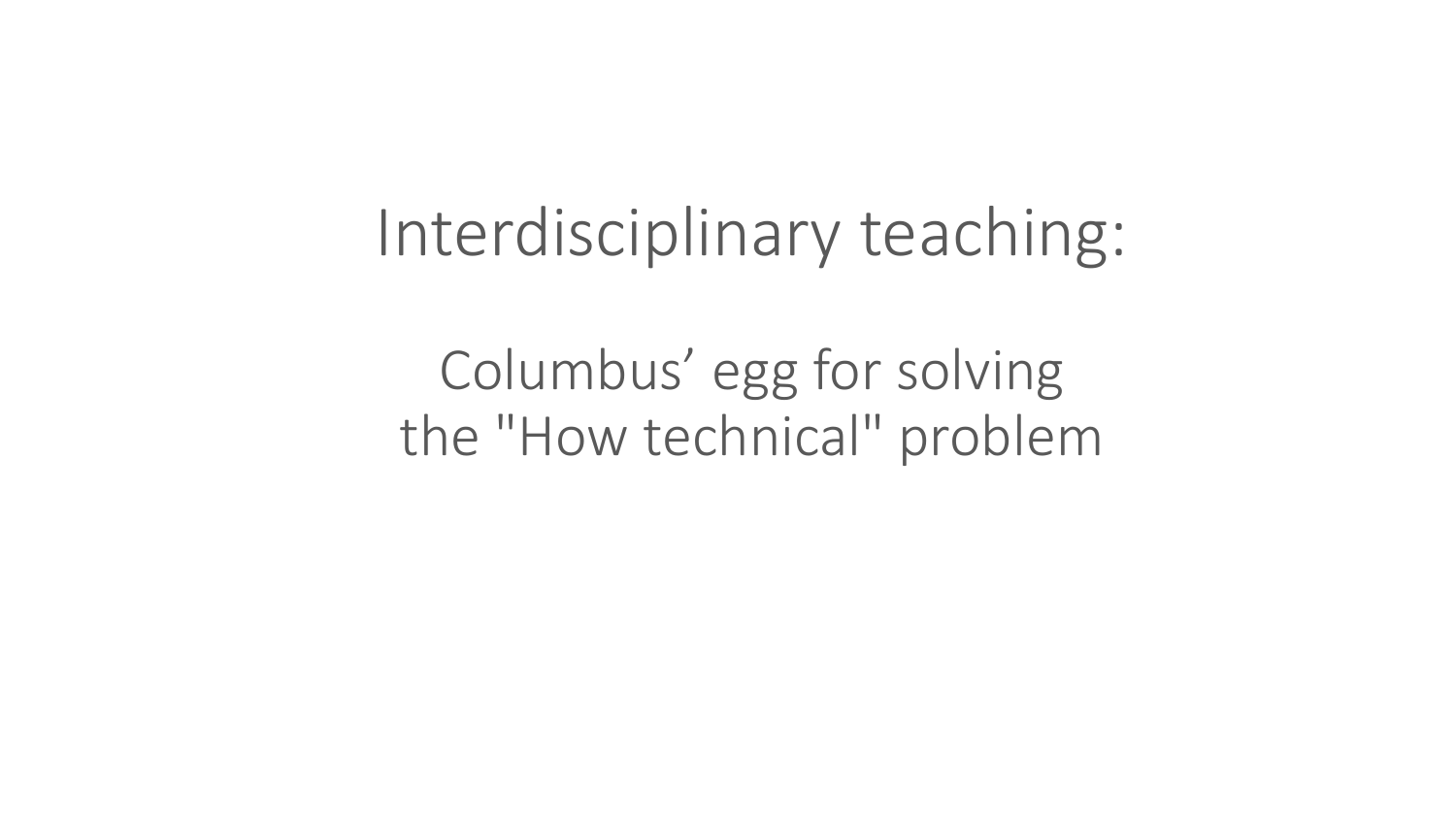#### Interdisciplinary teaching

Keep it simple

- 1 class / course
- 2 groups of students: Journalists / IT (data)
- 2 teachers

Data Journalism assignments in groups of 4-5 students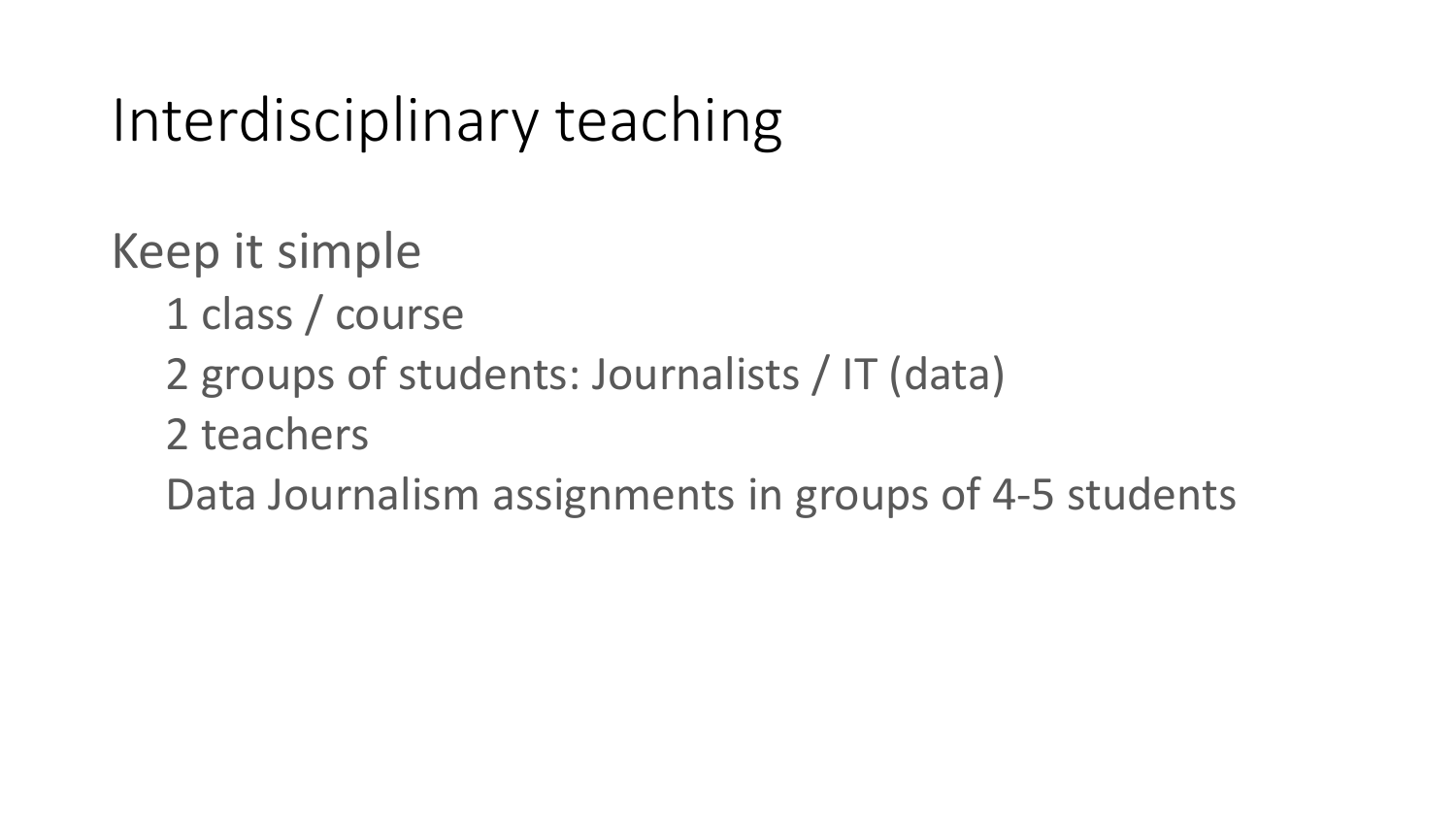## Arguments for Interdisciplinary teaching

- 1. It's the way the world works, increasingly
- 2. It should be easy to organize in a university setting
- 3. We learn our students to talk to IT-people
- 4. It's teaching on steroids, and therefore … fun
- 5. We realize our hidden agenda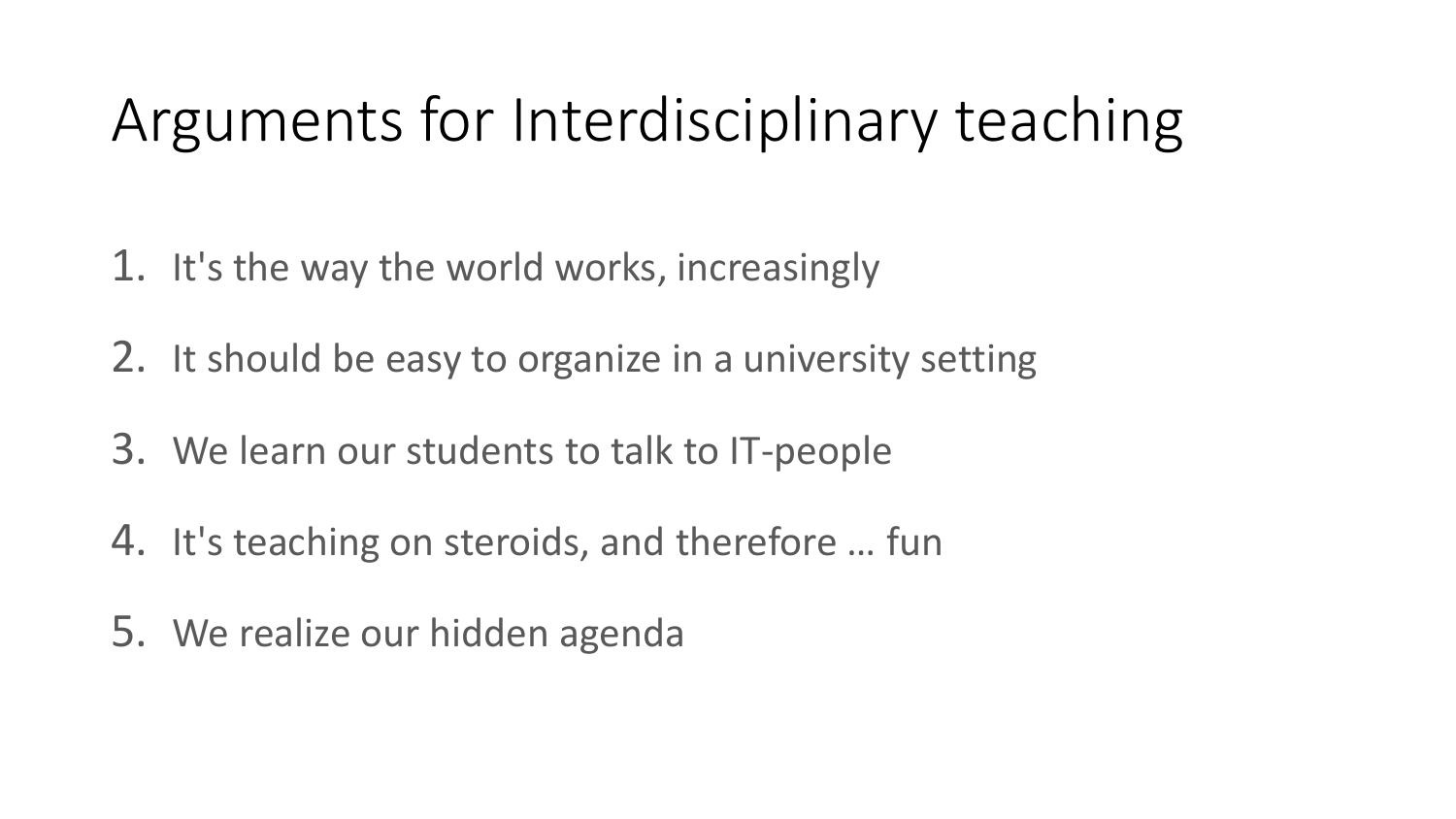### Roadblocks to Interdisciplinary teaching

- 1. Organizational [different levels]
- 2. Motivational: Lack of flexibility and willingness to really learn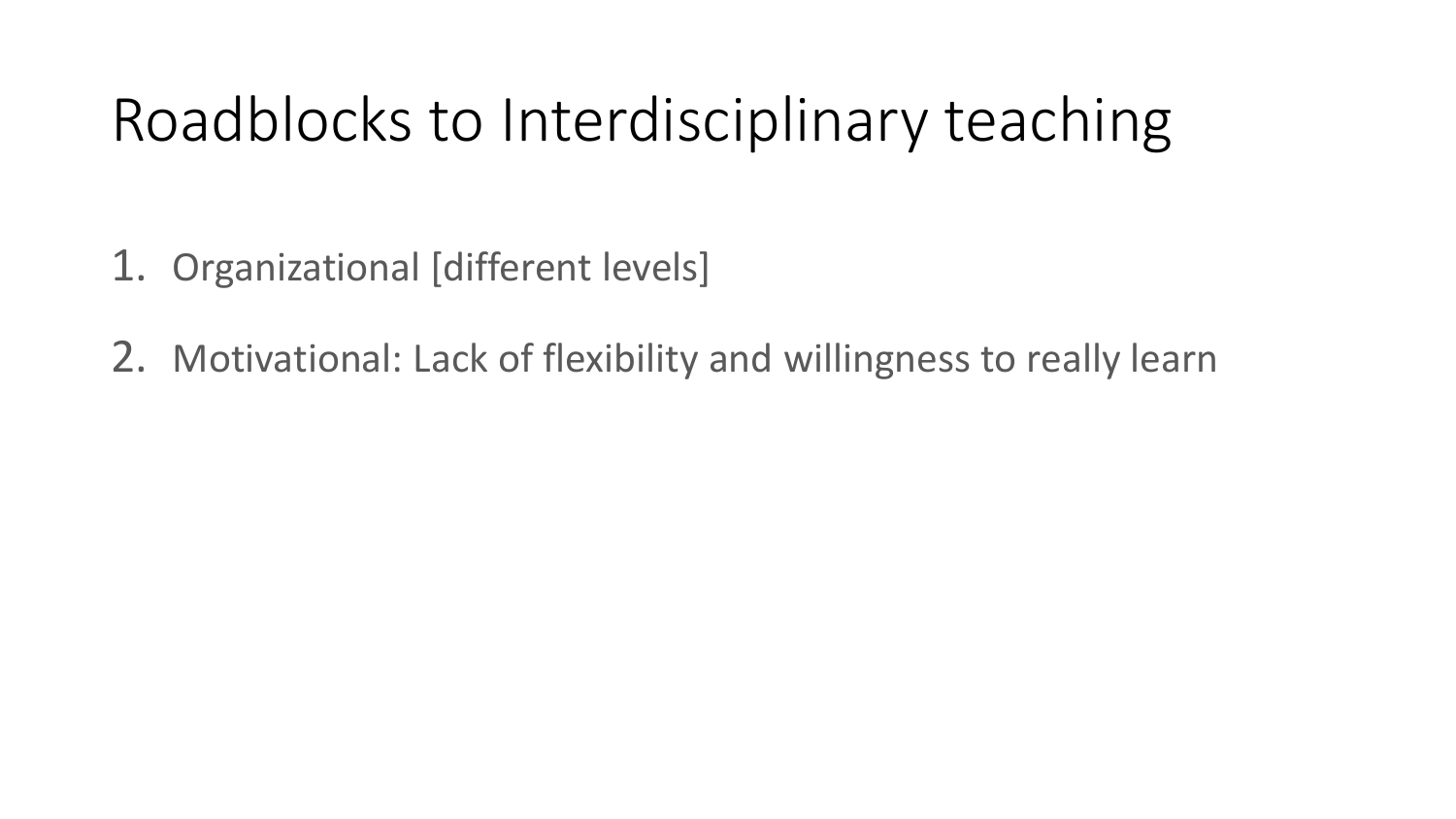### Personal experience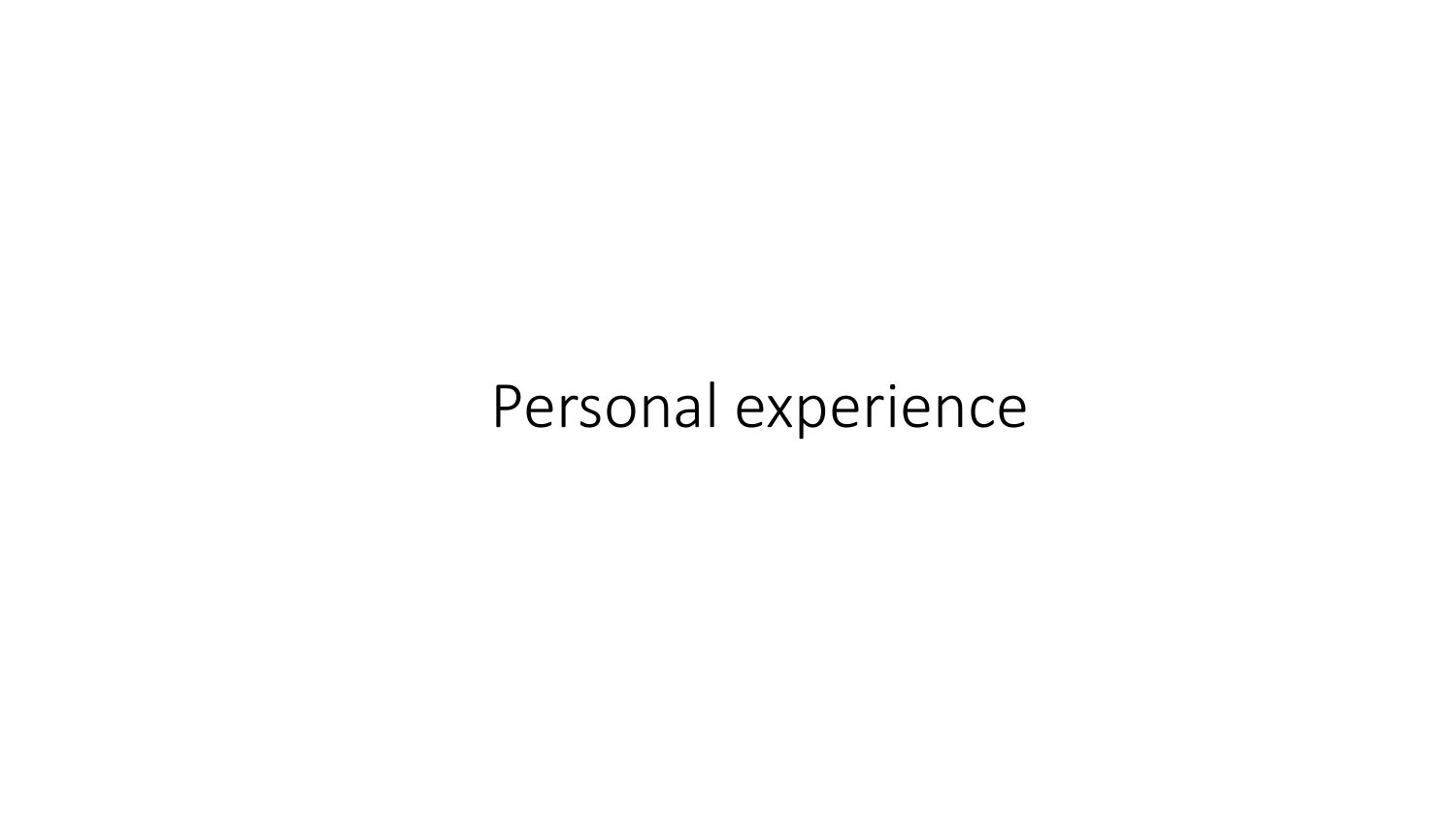

#### Philippe Possemiers

Teacher in Data mining, Big Data Intro to NoSQL databases, MapReduce, HDFS, Apache, Hadoop, Hive, Pig, Sqoop, Flume, Mahout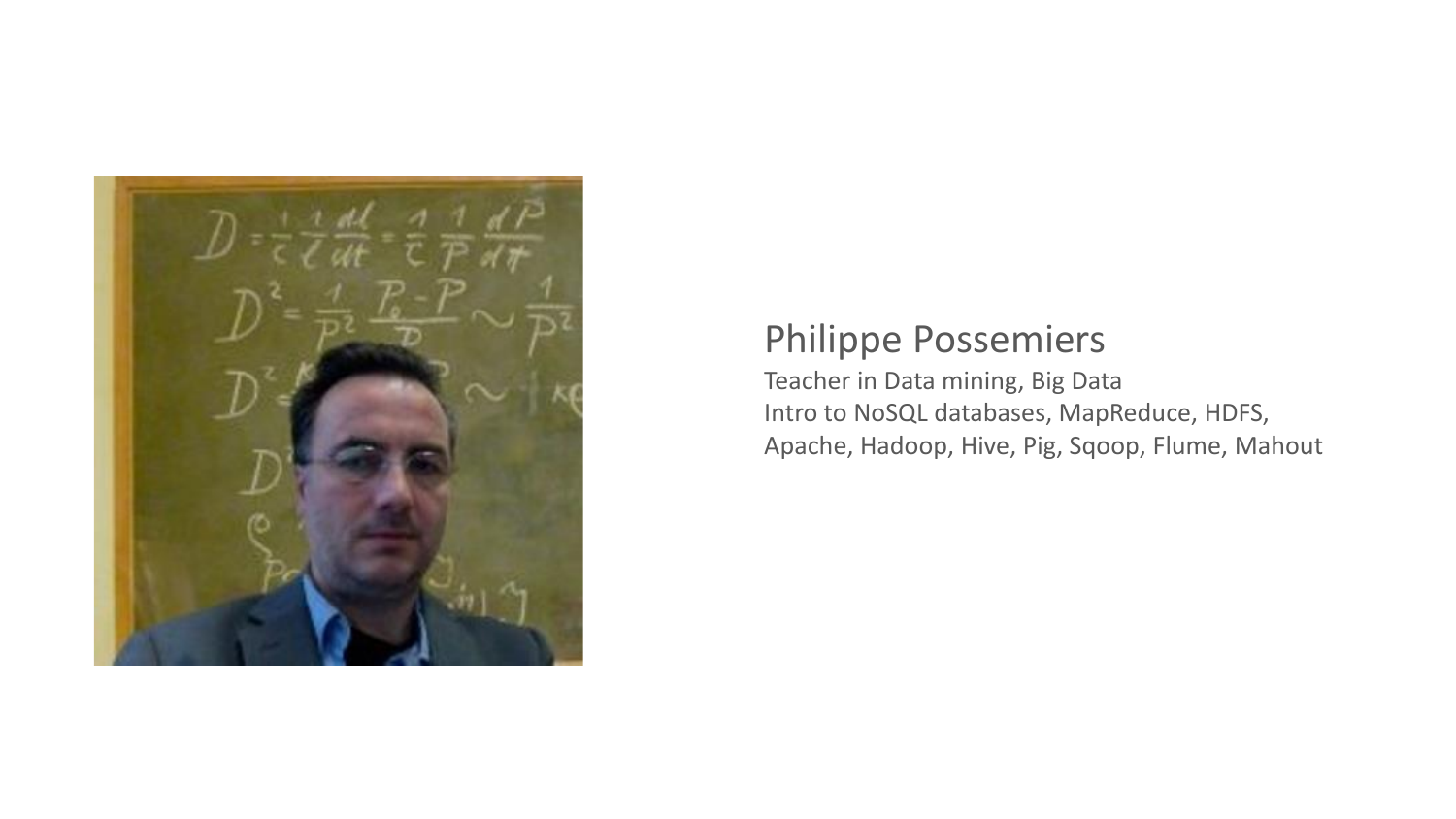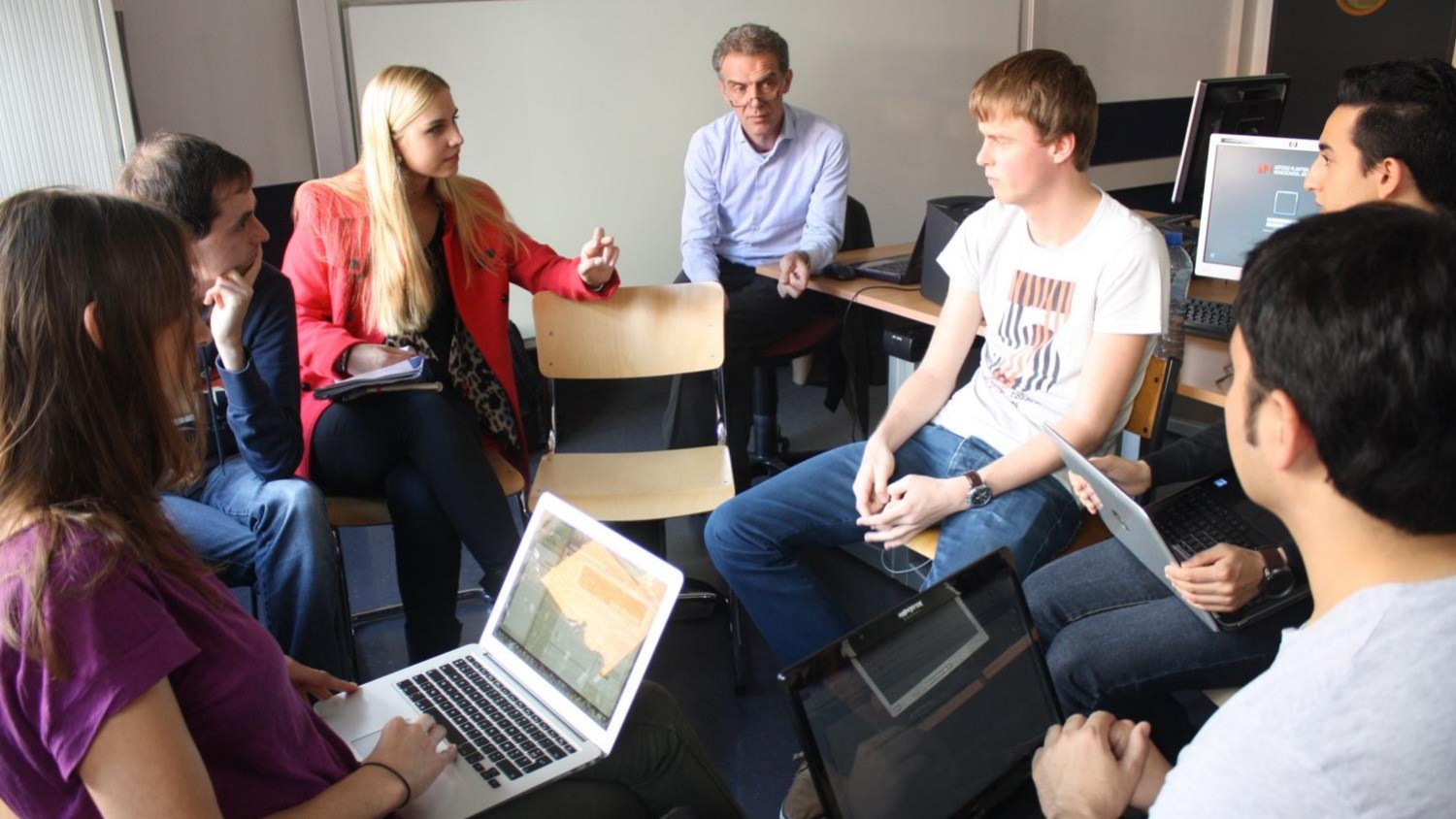# *Spot the Geek*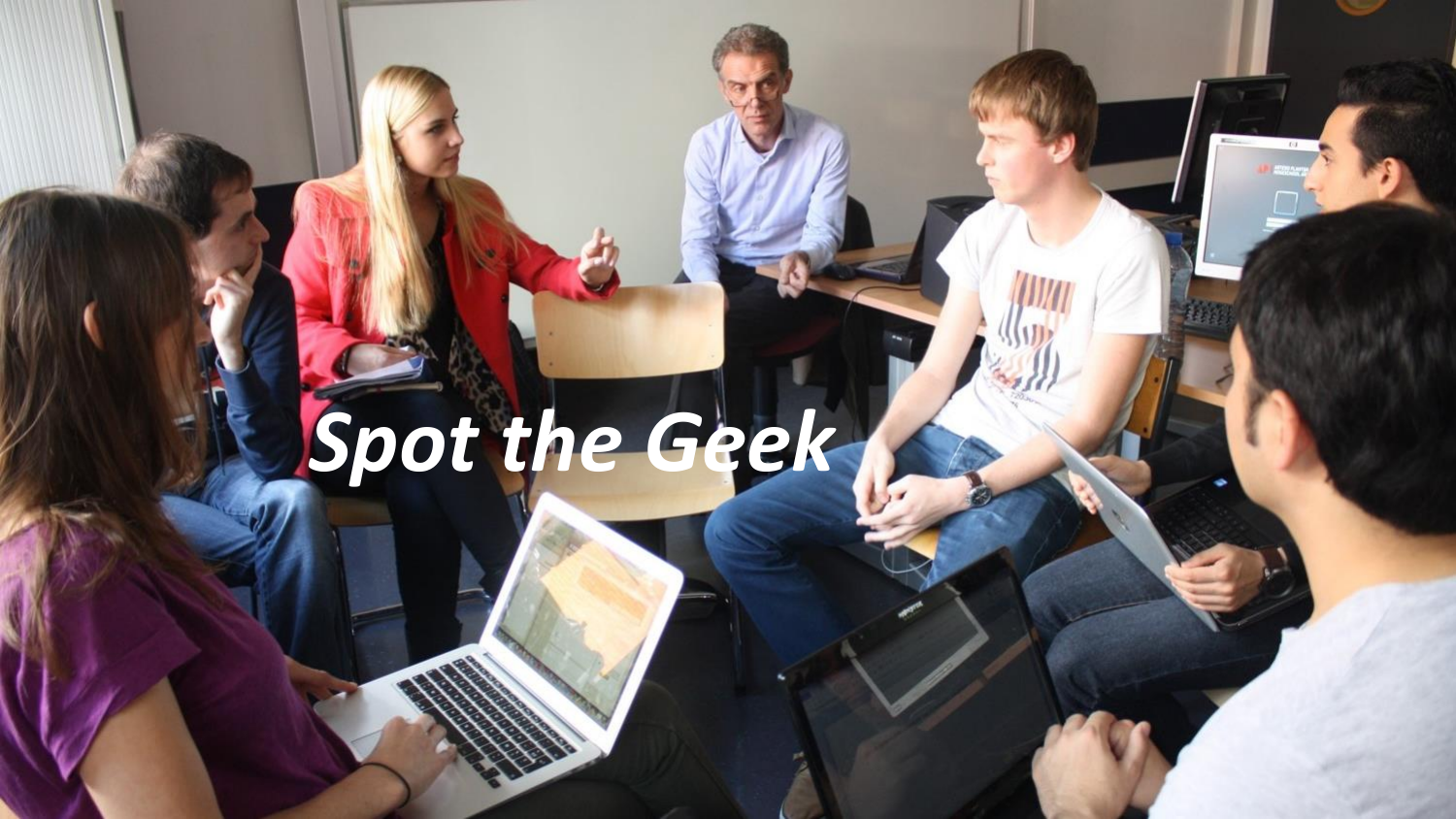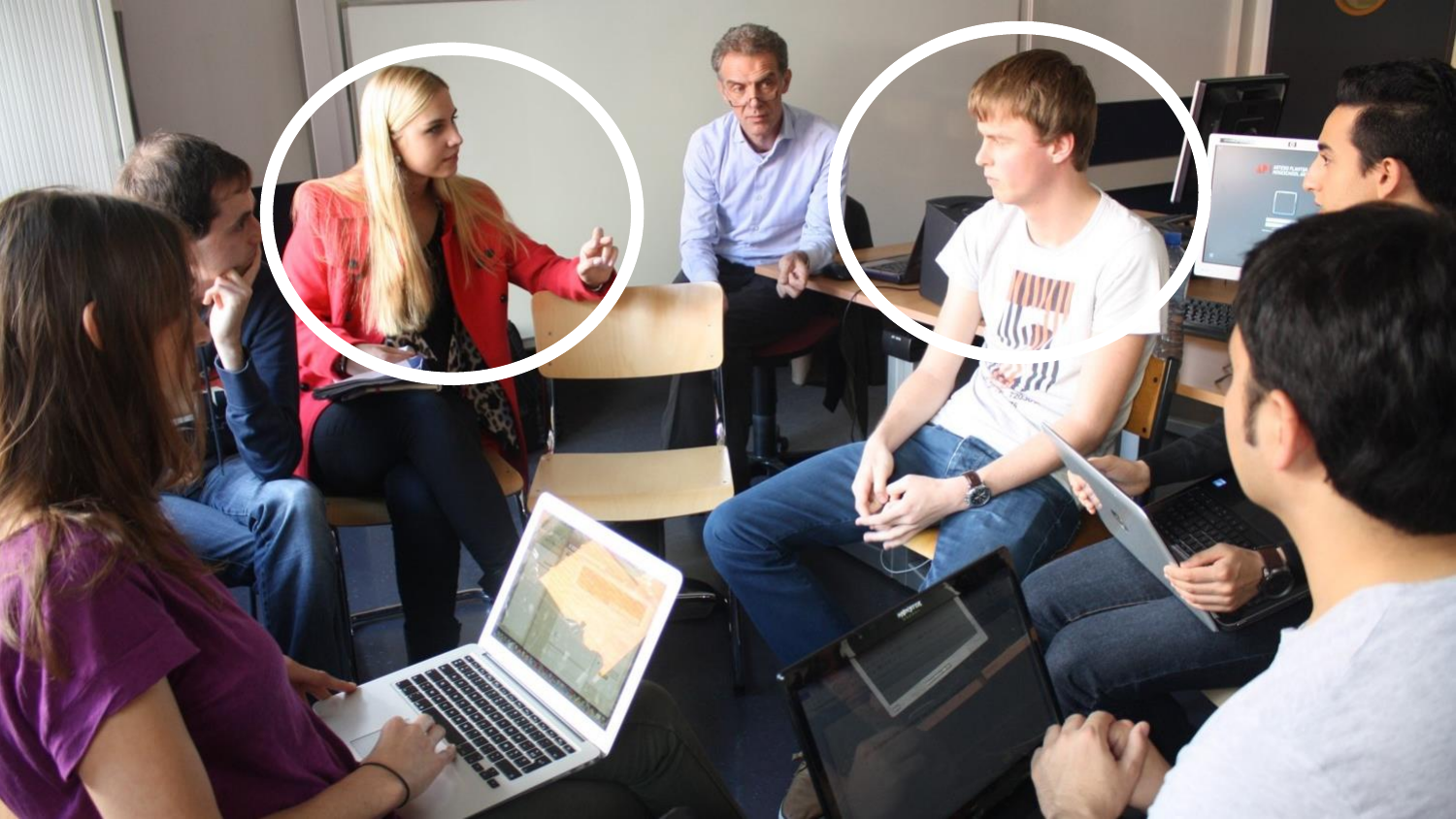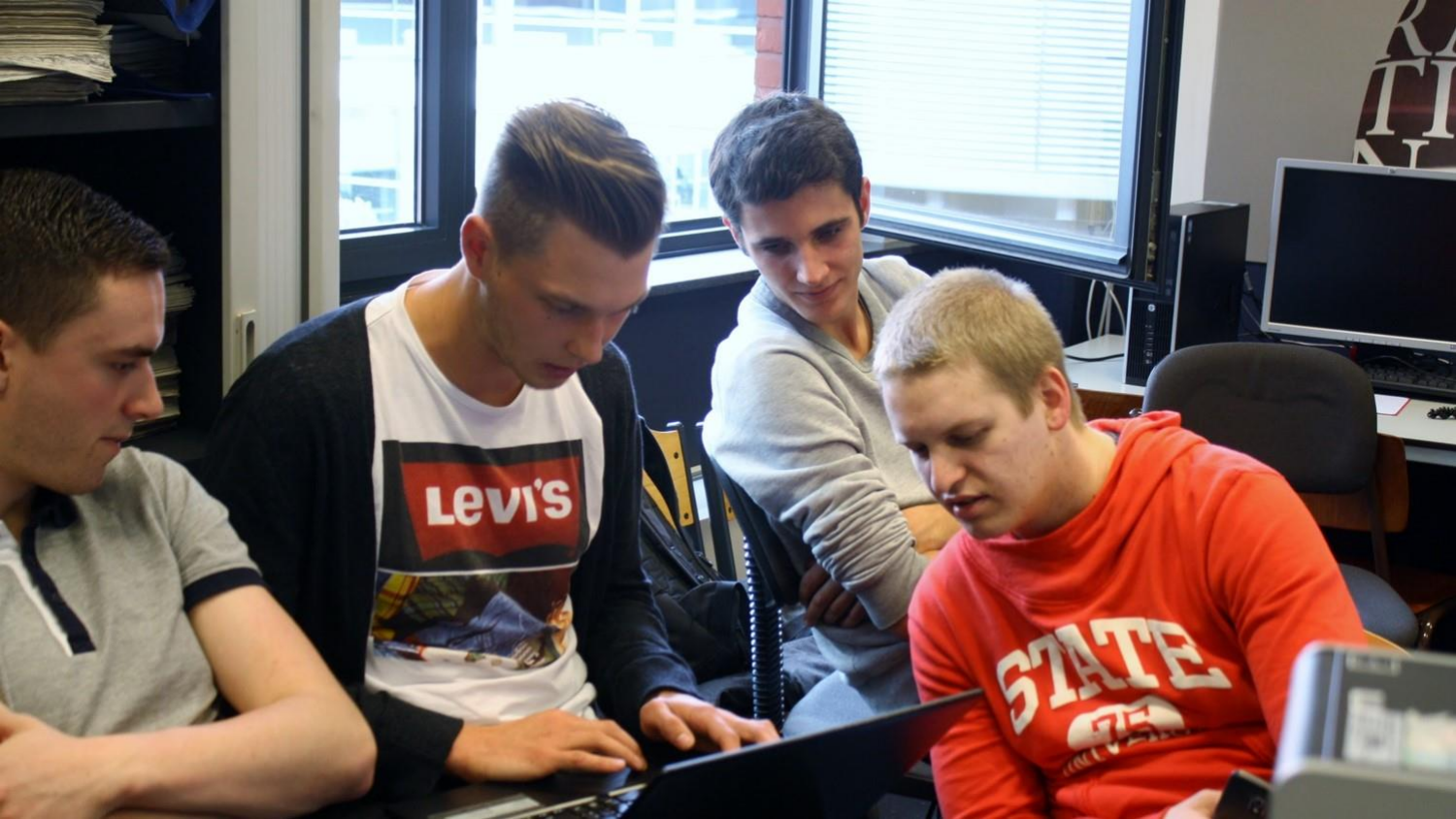#### Interdiciplinary teaching: Prerequisites and conditions

- Forge a coalition of the willing
- Move the roadblocks out of the way
- Focus on communication
	- It's not about learning IT-skills
	- It's about: learning what IT can do for me as a journalist
	- And: being able to explain my story requirements to IT-people
	- THESE are the core skills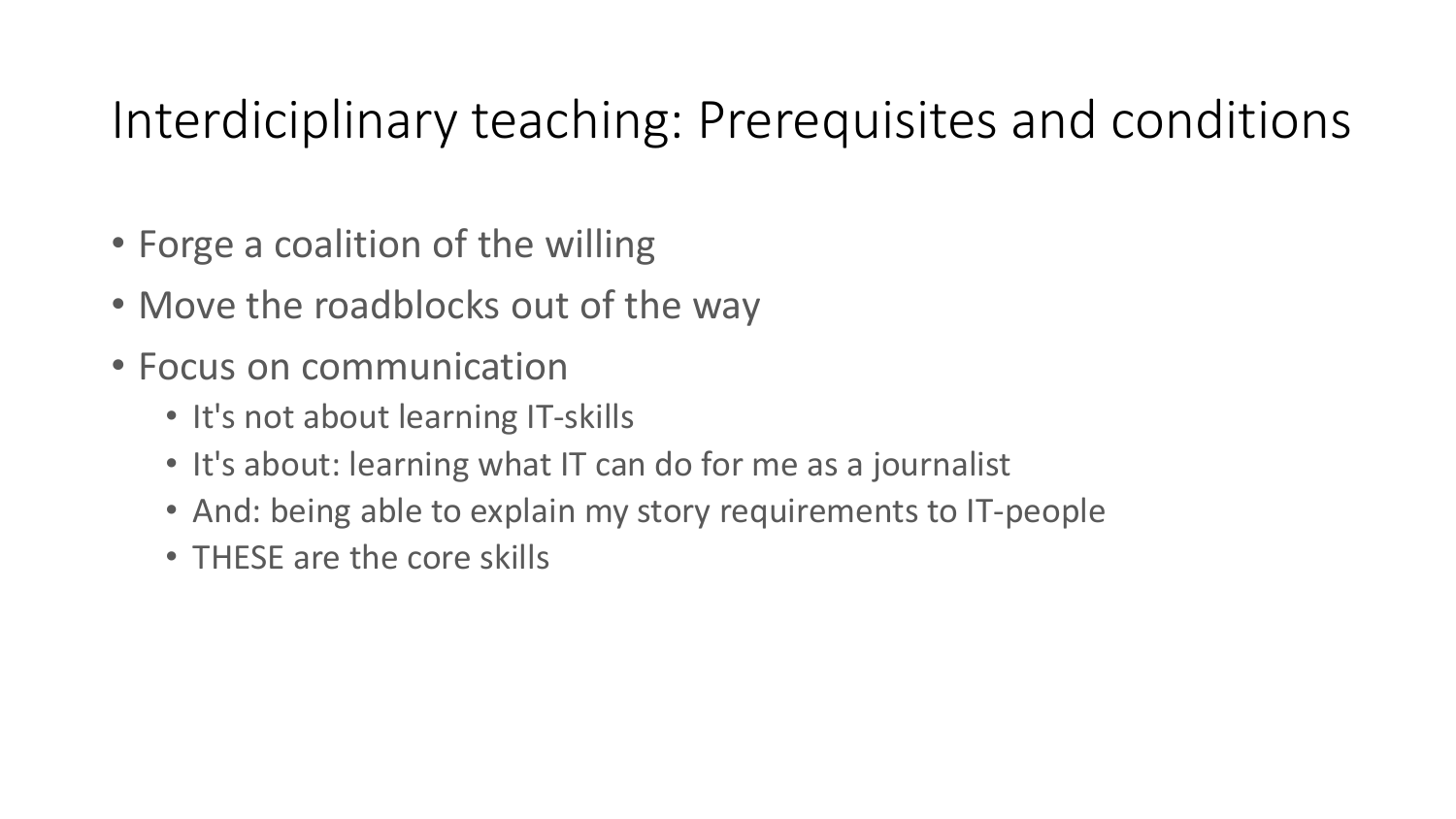## A call to arms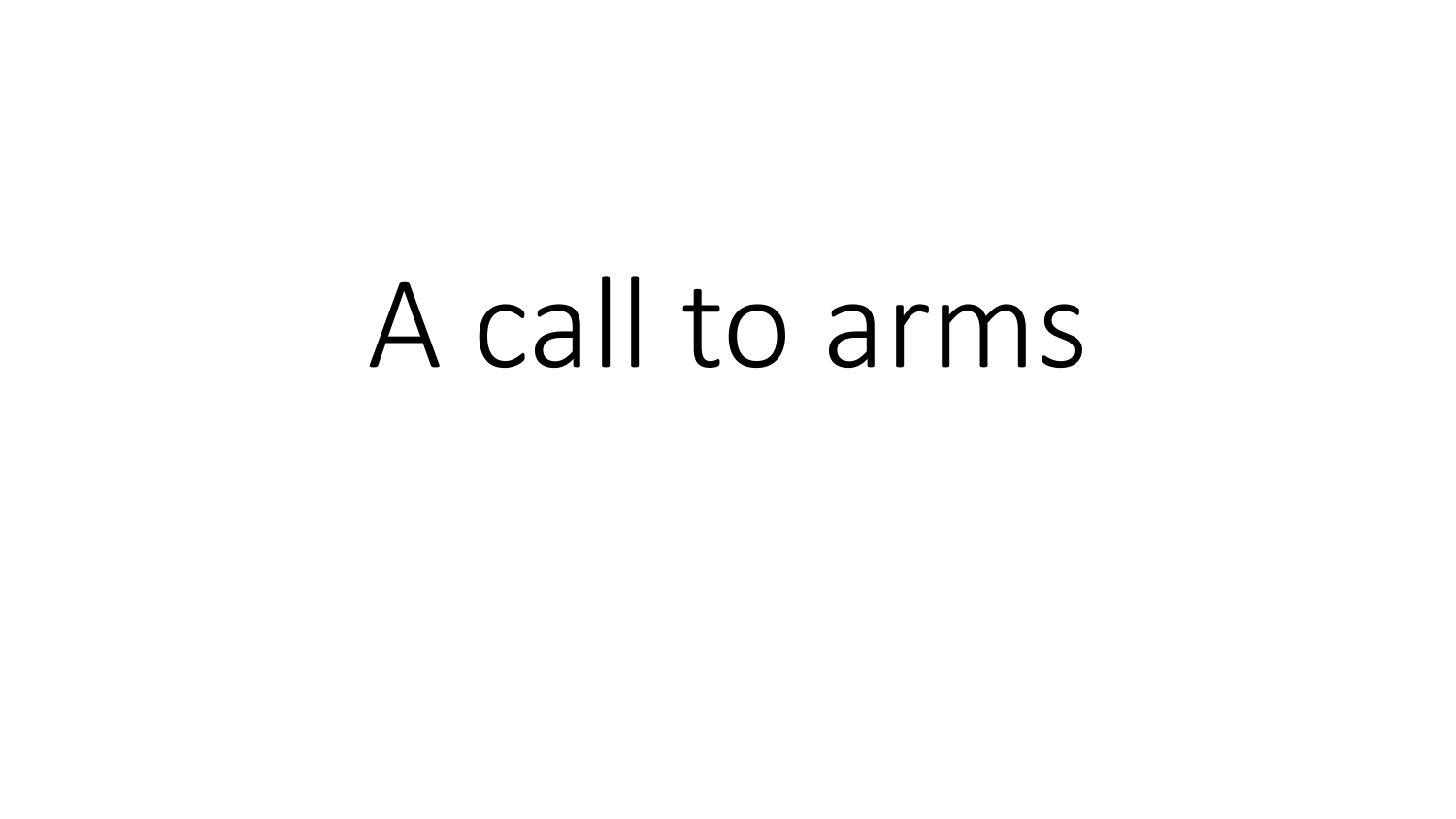## Let's forge a coalition of the willing

Intra-school and inter-school

Two practical proposals Manifesto? Practice group?